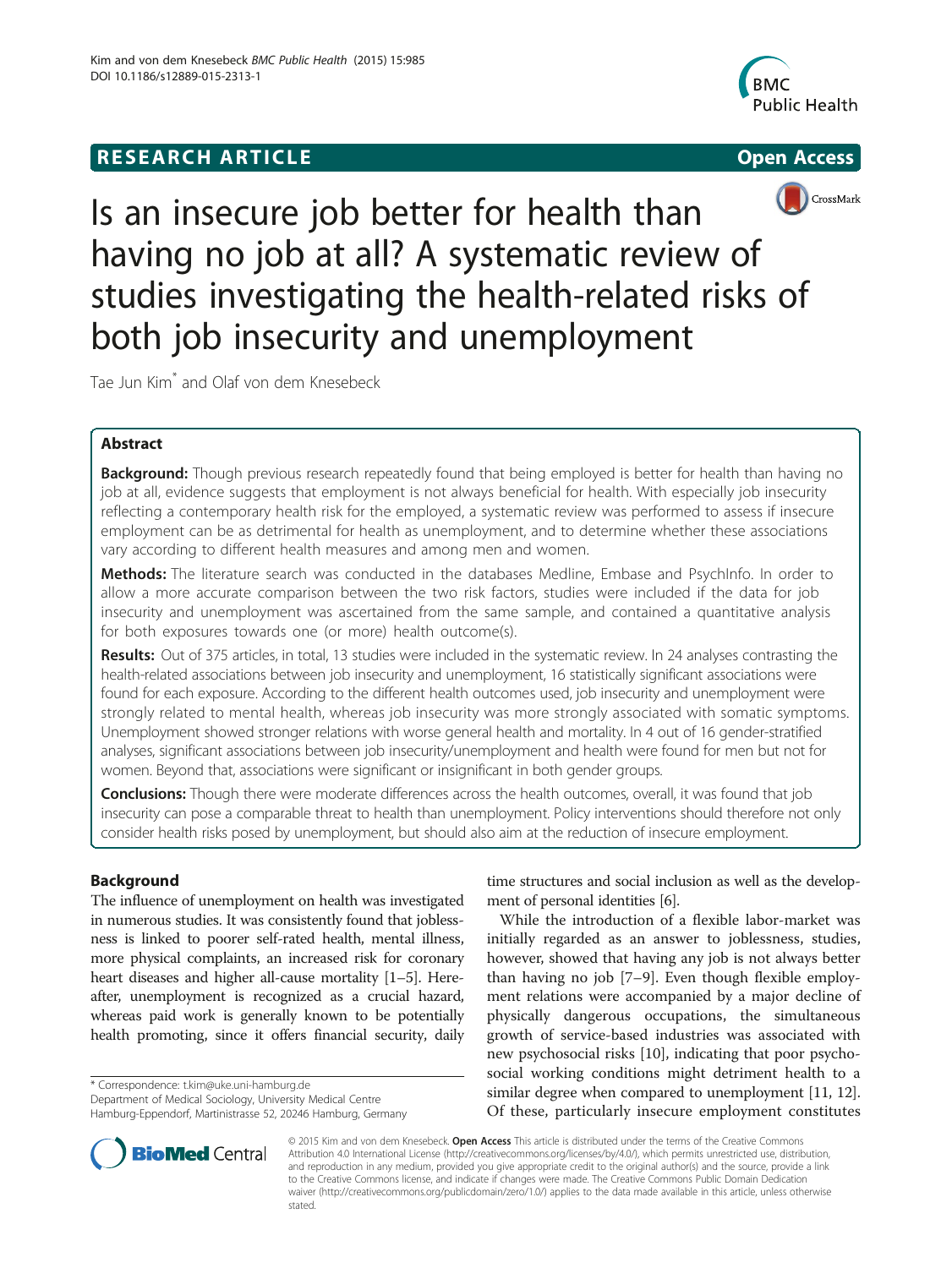a major work-related stressor that is related to poor self-rated health, increased psychiatric morbidity, high cholesterol, hypertension, and increased incident coronary heart disease [\[13](#page-7-0)–[16](#page-7-0)]. Therefore, job insecurity does not only yield a risk for public health, but also concerns a growing number of employees, affecting even the insecure employed that do not necessarily experience future job loss. And with the labor markets becoming increasingly insecure, new challenges to the broader population are posed. In contrast to the actual experience of job loss, job insecurity defines a perceptual phenomenon [[17\]](#page-7-0), including the everyday experience of a prolonging uncertainty of the future [\[18](#page-7-0)]. This definition of job insecurity should be distinguished from other objective ascertainments of insecure employment, for example temporal employment (fixedterm, part-time) or former fragmented working careers. The current study aims to explore if the subjective threat of losing one's job can affect health similarly to unemployment. We systematically reviewed the literature by focusing on studies that simultaneously investigated job insecurity and unemployment for a broader range of health outcomes. In contrasting the subsamples of the insecure employed and unemployed within a respective study we addressed the following questions: How strong and consistent are the associations between perceived job insecurity and unemployment with health? Do the associations vary depending on the diverse health measures that were used in studies? And since recent studies found that the associations between psychosocial work characteristics, unemployment and health are also influenced by gender [[19](#page-7-0)–[26](#page-8-0)], we additionally examined if the relationship between job insecurity, unemployment and health varies among men and women.

## Methods

#### Search strategy and inclusion criteria

The literature search was conducted on  $2<sup>nd</sup>$  of March 2015. In order to provide insights to the traceability and reproducibility of our findings, this review was performed on the basis of the PRISMA guidelines [[27\]](#page-8-0). A checklist containing the PRISMA guidelines for reporting systematic reviews is available as an appendix (see Additional file [1\)](#page-7-0). Since no other review focused on a simultaneous analysis of job insecurity and unemployment, no restrictions on the publication date were considered. For the screening of potentially eligible studies, the computerized databases MED-LINE, EMBASE and PSYCHINFO were explored for peer-reviewed articles that enclosed the following keywords for job insecurity, unemployment and health: ("job insecurity" OR "job instability" OR "insecure employment" OR "insecure job\*" OR "insecure work" OR "job security" OR "job stability" OR "secure employment" OR "secure job\*" OR "job uncertainty") AND (unemployment OR "job loss" OR joblessness) AND (health OR "quality of life" OR well-being OR wellbeing OR mortality OR morbidity OR disease\* OR illness\* OR sickness).

To respond to design-related heterogeneity that is usually found in the comparison of observational studies [[28\]](#page-8-0), data on job insecurity and unemployment had to be derived from the same study to minimize bias and control for sample specific characteristics. Additionally, identified records had to entail a quantitative analysis of job insecurity and unemployment with one or more health outcomes. Furthermore, the measurement of job insecurity had to be based on self-reports, since an objective measure (e.g. contractual insecurity or fragmented working careers), does not adequately reflect job insecurity as an involuntarily and subjective stressor [[29\]](#page-8-0). Studies were also excluded if they measured nonemployment instead of unemployment, to eliminate those who have not yet entered the working force (students, trainees) or who have left due to retirement.

#### Data extraction

Descriptive characteristics of studies entailed information on author, country (region), research design, study year, follow-up duration (if appropriate), sample size, response rate, mean age, gender distribution and considered confounders. Additionally, the measurement of health outcomes, job insecurity and unemployment were assessed. For the comparison, results for both risk factors were contrasted for each study by focusing on the most informative statistical measurement. In order to gain additional insights on differences between men and women, gender stratified results were extracted from the articles, if available. Though the reference to scientific data analyses may have led to a better estimation of the risk of both perceived job insecurity and unemployment, we decided not to perform a meta-analysis for a couple of reasons: First, number of included studies was rather small. Second, studies substantially varied in their study designs (crosssectional vs. longitudinal studies), their sampling procedures and data collection methods. Third, longitudinal studies were also characterized by large differences in their observation period and the measurement of predictors and outcomes varied across all included studies. Finally, substantial variations in the consideration of confounders were evident, and statistical analyses and the reporting of effect sizes differed from study to study.

## Results

## Literature search

The screening, exclusion and inclusion process was performed on basis of the PRISMA Flowchart (Fig. [1\)](#page-2-0). A total of 375 publications were identified through the databases Medline, Embase and PsychInfo. After removing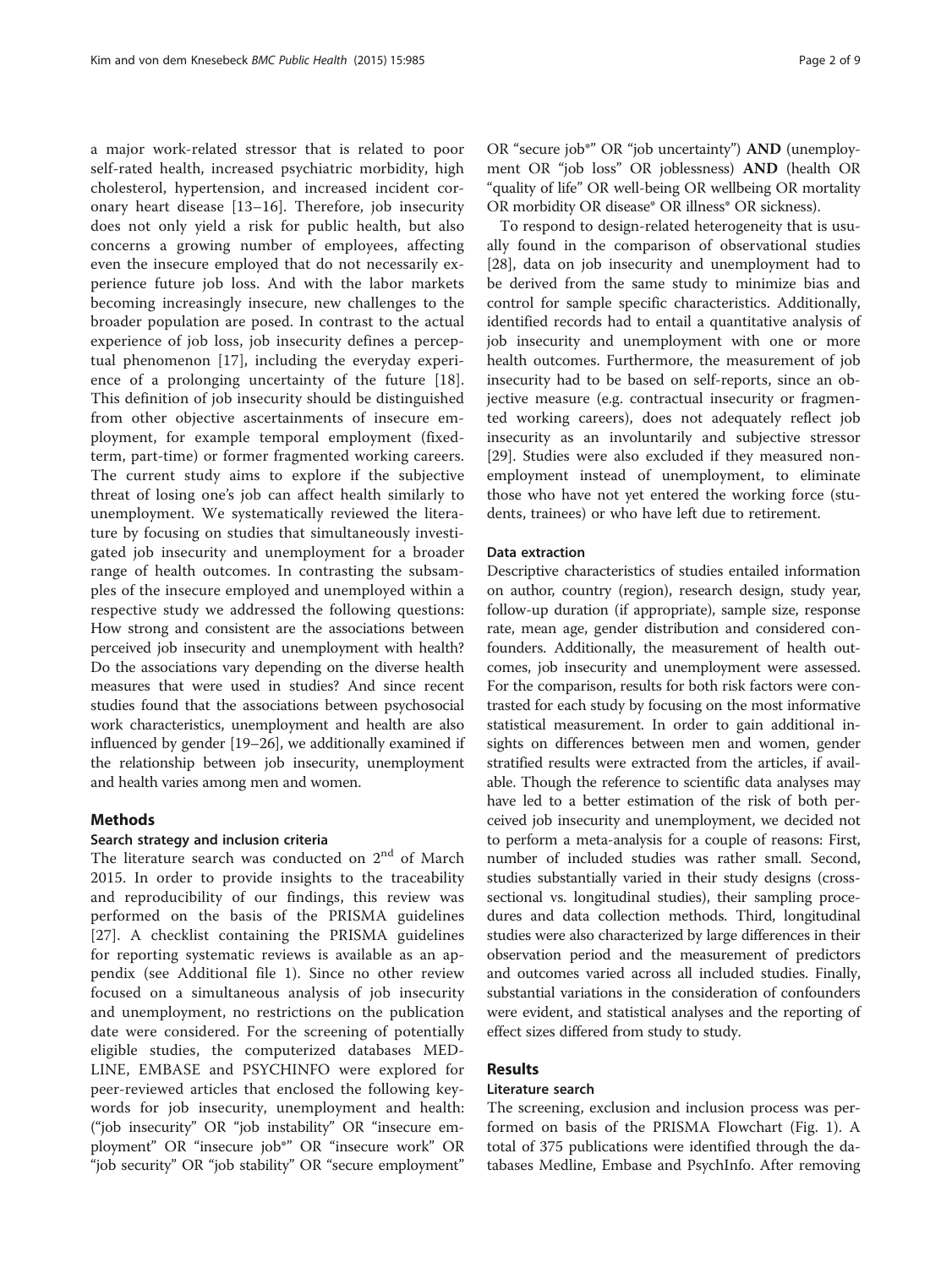<span id="page-2-0"></span>

duplications, 253 records remained. After abstract screening, another 179 studies were deselected since they did not address the subject of job insecurity and unemployment in its relation to health. Out of the remaining 74 records that were assessed in full-text and tested for eligibility, 62 articles were excluded for several reasons (see Additional file [2\)](#page-7-0). By screening the grey literature and references of included studies, one additional record was found [\[30](#page-8-0)]. Finally, 13 articles were included in the systematic review.

## Overview of included studies

Table [1](#page-3-0) summarizes the methodological characteristics of the 13 included studies published between 1997 and 2013. Most of the studies were conducted in Germany and USA. The study samples (total  $N = 91,085$ ) varied greatly in size. 46 % of the overall data was derived from the USA, 19.8 % from North- and West-Europe, 18.8 % from Russia and 15.3 % from Australia. The mean age of participants included in this review ranged from 29 to 54.8 (excluding four studies in which respective information was

not available), whereas only three studies had a mean age lower than 36. In three studies, men were overrepresented. The remaining 9 studies did not reveal major differences towards the distribution of gender, and information was not available for one study.

According to the health outcomes, measures of mental health were most frequently used. Four studies assessed mental health by either recurring to the General Health Questionnaire (GHQ) [[31, 32](#page-8-0)], the Short Form Health Survey (SF-36) [\[33\]](#page-8-0) or job-related affective well-being, the ladder including dimensions of anxiety, depression, comfort and enthusiasm [\[34\]](#page-8-0). Depression was either measured with the subscale of the Hospital Anxiety and Depression scale (HADS) [[35](#page-8-0)], the Center for Epidemiological Studies Depression Scale (CES-D) [\[30, 36\]](#page-8-0) or with the Patient Health Questionnaire (PHQ) [[37](#page-8-0), [38](#page-8-0)]. Anxiety was also ascertained with the subscale of HADS [[35](#page-8-0)] and PHQ [\[37, 38](#page-8-0)]. Other mental health related indicators were fatigue, measured with the Gießener Beschwerdebogen (GBB) [\[35](#page-8-0)], and somatoform disorders, measured with the PHQ [\[37\]](#page-8-0) as well as psychological distress, ascertained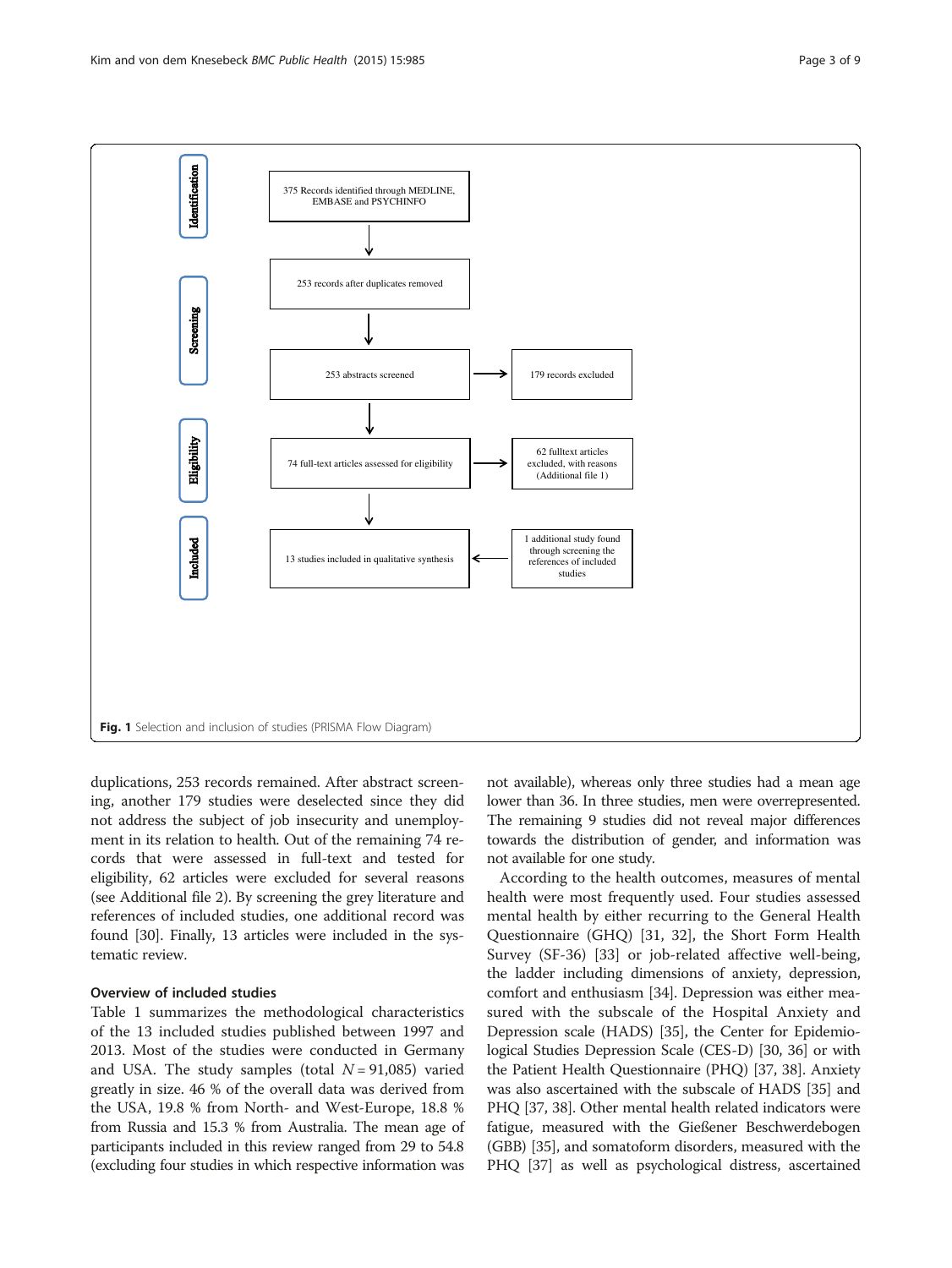|                                        | <b>TWO I</b> INCORDODYCAL CHARACTERICS OF INCIDADA STARTICS |                           |        |                                           |      |      |                                                                                                                                                                                                                                                                                                                                                |
|----------------------------------------|-------------------------------------------------------------|---------------------------|--------|-------------------------------------------|------|------|------------------------------------------------------------------------------------------------------------------------------------------------------------------------------------------------------------------------------------------------------------------------------------------------------------------------------------------------|
| Author (year)<br>Country               | Research design<br>(specific population)                    | Study year<br>(follow-up) | size   | Sample Baseline resp.<br>(follow-up rate) |      |      | Age mean Male in % Covariates in adjusted multivariable model                                                                                                                                                                                                                                                                                  |
| Amick, 2002<br>USA [40]                | Cohort study<br>(working cohort)                            | 1968 (24 years) 25,413    |        | n.a. (30.5 %)                             | 45.0 | 44.9 | Age, race, gender, year, family income, family<br>size, retirement, unemployment, retirement<br>by age interaction, race by age interaction,<br>baseline disability, job strain                                                                                                                                                                |
| Berth, 2003<br>GER [35]                | Cross-sectional<br>study                                    | $2002 (--)$               | 420    | $72.0 \% (--)$                            | 29.0 | 46.8 |                                                                                                                                                                                                                                                                                                                                                |
| Berth, 2005<br>GER [39]                | Cross-sectional<br>study                                    | $2003 (--)$               | 419    | $71.0 \% (--)$                            | 30.1 | 46.1 | ÷                                                                                                                                                                                                                                                                                                                                              |
| Burgard, 2009                          | Two complementary 1986 (3 years)                            |                           | 1,867  | 70.0 % (87.0 %)                           | 41.2 | 53.6 | Age, gender, race, marital status, household                                                                                                                                                                                                                                                                                                   |
| <b>USA [36]</b>                        | cohort studies                                              | 1995 (10 years)           | 1,712  | 61.0 % (80.0 %)                           | 43.4 | 43.7 | income, education, job insecurity, involuntarily<br>job loss, employed at follow-up, self-employed,<br>part-time, health shock, high blood pressure,<br>neuroticism, smoking status, self-rated health<br>and depressive symptoms at baseline                                                                                                  |
| Ferrie, 1997<br>GB [31]                | Cohort study<br>(subsample<br>Whitehall-II)                 | 1985 (9 years)            | 666    | 73.0 % <sup>a</sup> (81.2 %) n.a.         |      | 76.7 | Age, grade and baseline value of the variable                                                                                                                                                                                                                                                                                                  |
| Flint, 2013<br>GB [32]                 | Cohort study                                                | 1991 (16 years) 10,494    |        | 92.0 % <sup>b</sup> (66.2 %) n.a.         |      | 48.4 | Age, age <sup>2</sup> , education, physical health problems,<br>spousal joblessness, spousal GHQ-12, marital<br>status, unemployed spells in past 12 months,<br>residence in social housing, substance abuse,<br>equivalised household income, permanent<br>sickness                                                                           |
| Green, 2011<br>AUS [33]                | Cohort study                                                | 2001 (7 years)            | 13,969 | 93.5 % (93.3 %)                           | 36.1 | n.a. | Age, marital status, number of children,<br>education, income, Employability if<br>unemployed, re-employment difficulty,<br>personal characteristics (extroversion,<br>conscientiousness, emotional stability,<br>openness to experience), long term health<br>condition, others present in interview,<br>regional Australia, remote Australia |
| Levenstein,<br>2001 USA [15]           | Cohort study                                                | 1965 (29 years) 6,928     |        | 86.2 % (39.4 %)                           | n.a. | 43.7 | Age, gender, ethnicity, educational status,<br>occupational status, not in labor force,<br>depression and anomy score, BMI, smoking and<br>alcohol consumption, leisure time physical<br>activity, having had a medical checkup within<br>2 years before the follow-up study.                                                                  |
| Mandal 2011<br>USA $[30]$ <sup>c</sup> | Cohort Study                                                | 1992 (14 years) 5994      |        | 81.6 (88.6 %)                             | 54.8 | 48.8 | Age, gender, ethnicity, educational level,<br>suffered business closure, displaced x<br>expectation, got married/partnered, got<br>separated/divorced/widowed, change in<br>housing assets, job tenure years, type of<br>occupation, S&P 500 returns                                                                                           |
| Makikangas,<br>2011 FIN [34]           | Cohort study<br>(Finnish managers)                          | 1996 (10 years) 1,035     |        | 64.0 % (38.8 %)                           | 41.9 | 95.0 | $\qquad \qquad -$                                                                                                                                                                                                                                                                                                                              |
| Mewes, 2013<br>GER [37]                | Cross-sectional<br>study                                    | $2007 (--)$               | 2,510  | $61.9 \% (--)$                            | 42.0 | 45.5 |                                                                                                                                                                                                                                                                                                                                                |
| Perlman, 2009 Cohort study<br>RUS [41] |                                                             | 1994 (9 years)            | 17,154 | 88.8 % (59.6 %)                           | n.a. | 52.6 | Age, education, occupation, alcohol,<br>smoking, material goods, age at entry,<br>district in Russia, and cluster by household.                                                                                                                                                                                                                |
| Zenger, 2013<br>GER [38]               | Cross-sectional<br>study                                    | $2010 (--)$               | 2,504  | 56.2 % $(--)$                             | 51.8 | 46.7 |                                                                                                                                                                                                                                                                                                                                                |

<span id="page-3-0"></span>Table 1 Methodological characteristics of included studies

<sup>a</sup>Since the response rate for the subsample of PSA-respondents was not available, the overall response-rate for the Whitehall-II sample was used; <sup>b</sup>Data on the follow-up rate were looked up in the manual of the British Household Panel Survey (Taylor et al. 2010 [[42](#page-8-0)]); <sup>c</sup>Pooled results for age-groups 45-54 and 55-65 Abbreviations: BMI Body-Mass-Index; GHQ General health Questionnaire; S&P 500 Standard and poor's 500 stock market index

with the Symptom Checklist-9 (SCL-9) [\[35](#page-8-0)]. Moreover, five studies examined associations between perceived job insecurity, unemployment and general health. Three studies ascertained self-rated health on a 5-point scale [[31, 35](#page-8-0), [36](#page-8-0), [39](#page-8-0)], while a single study assessed the individual's satisfaction with one's own health [[39\]](#page-8-0). Other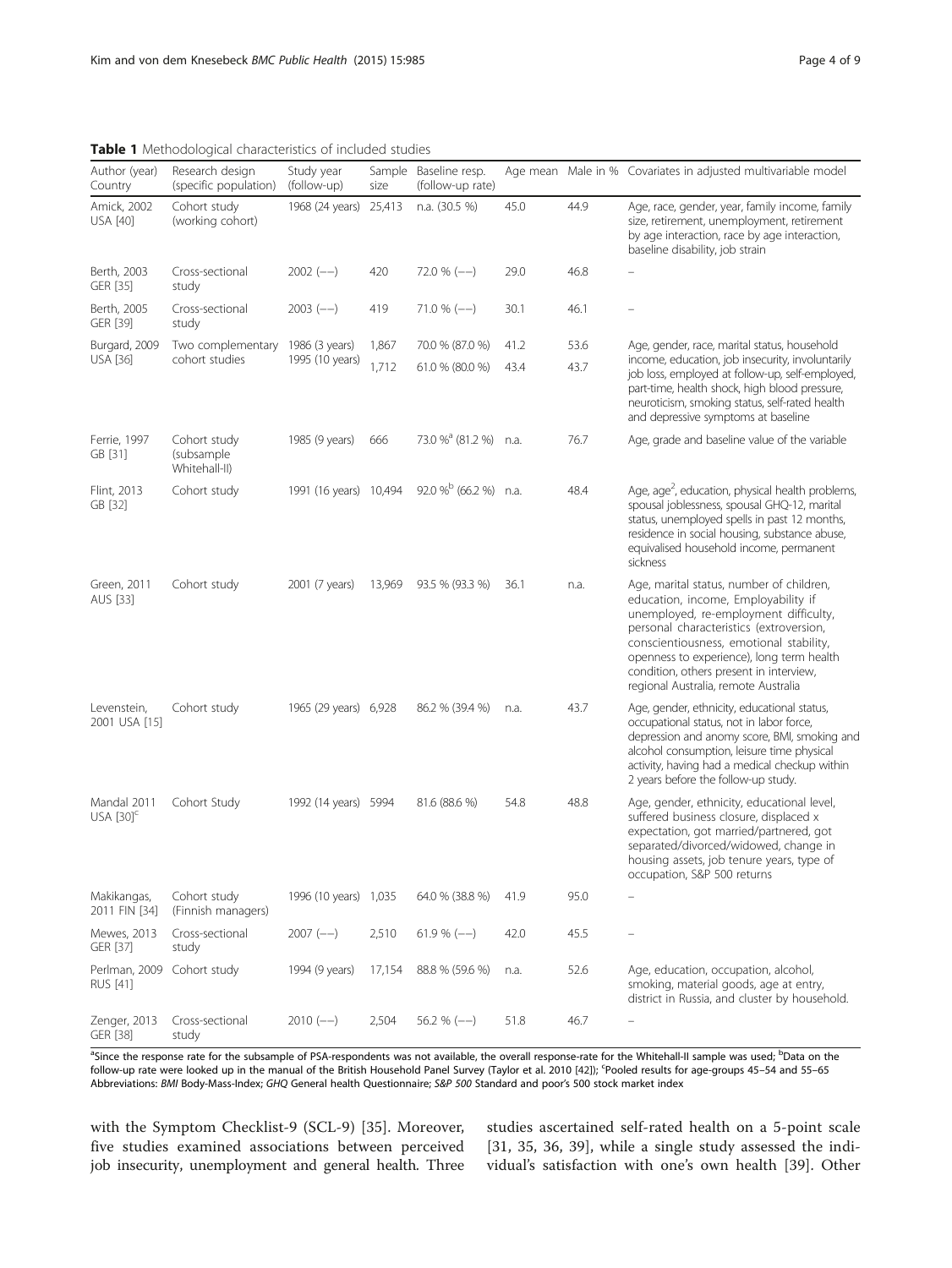outcomes of general health were long-standing illness and number of health problems [\[31](#page-8-0)]. Furthermore, a total of four studies assessed somatic symptoms as a health outcome. One study focused on stomach trouble, joint pain, heartache and an index of complaints measured by the GBB [\[35\]](#page-8-0). Another study examined the reported frequency of somatic complaints through the PHQ [[38\]](#page-8-0), while two studies either ascertained the number of symptoms [\[31\]](#page-8-0) or hypertension [[15](#page-7-0)]. Mortality was used as a health outcome in two studies [\[40, 41\]](#page-8-0). It has to be mentioned that of the included 13 studies, 5 studies investigated two or more health indicators. In terms of unemployment, three measures were differentiated: (1) former job loss experience, (2) duration of unemployment and (3) actual unemployment.

#### Major findings for different health outcomes

In 24 analyses that compared the health-related risks between the subsamples of the insecure employed and unemployed within each study, 16 statistically significant associations were found for job insecurity and unemployment, respectively (Table [2](#page-5-0)).

In four studies that examined general health, stronger, but inconsistent relations were found for unemployment. In the 14 analyses that investigated the outcome mental health, overall, strong associations were evident for both risk factors. For mortality, a single study found strong and statistically significant associations with unemployment, but not with job insecurity. Concerning the analysis of somatic symptoms, three out of 5 studies found statistically significant relations with job insecurity, whereas only one study found associations with unemployment. The additional differentiation of the measurement of job loss revealed that the unemployment frequency and duration showed stronger associations than the actual unemployment status.

The health-related risks of job insecurity and unemployment for men and women are summarized in Table [3.](#page-6-0) With regards to the 6 analyses on general health and longstanding illness no statistically significant associations were found for either job insecurity or unemployment among men and women. In the four analyses that focused on the relationship with mental health, no to small differences between men and women emerged. In one study on mortality, statistically significant associations were only found for unemployment, but not for job insecurity. However, this relationship could only be found for unemployed men. In terms of somatic symptoms, statistically significant relations of hypertension with job insecurity and unemployment were only found for men.

## **Discussion**

## Summary of findings

The aim of this study was to systematically analyze associations of job insecurity and unemployment with health. This is the first systematic review of studies that

simultaneously analyze the health risks of job insecurity and unemployment. Although the results for job insecurity and unemployment showed some inconsistencies, it was revealed that both exposures represent significant (work-related) stressors that are associated with impaired health. In summary, the comparison of the two subsamples of the insecure employed and unemployed within studies suggested that job insecurity might be as harmful to health as unemployment, though differences were found for different health outcomes. In this regard, perceived job insecurity was slightly stronger associated with somatic symptoms, whereas stronger relations with unemployment were found for worse general health and an increased mortality risk. For mental health, strong but partly inconsistent associations were found for both risk factors. It has to be considered that the associations were generally stronger for respondents who were currently unemployed or were exposed to longer durations of joblessness. Likewise, former studies have also found that the impact of job insecurity increases over time. Longitudinal studies concentrating on chronic job insecurity and health [\[13,](#page-7-0) [43](#page-8-0)] indicate that job insecurity constitutes a chronic stressor which does not immediately affect health, but its impact intensifies on temporal expansion. Especially with respect to the framework of Lazarus and Folkman [[44\]](#page-8-0), persistent job insecurity presents a continuous source of uncertainty, in which the ongoing exposition to stress can ultimately impair health [[45\]](#page-8-0).

According to gender-specific health risks through job insecurity and unemployment, 9 of 16 analyses revealed statistically insignificant associations between job insecurity, unemployment and health among both genders. In three further cases, statistically significant associations were found that were similar among men and women. In the remaining analyses, associations were significant among men but not among women. This was especially true for mortality and a somatic symptom (hypertension). Generally speaking, the differences between men and women seem to be inconsistent, with insecurely employed or unemployed men having slightly higher risks for impaired health.

## Limitations

Though this was the first review to systematically examine relations between job insecurity, unemployment and ill health, several limitations on the interpretation of our study results should be considered. First, and even though we systematically searched databases for eligible studies, a risk of potentially missing out relevant articles still remains. We attempted to partly reduce this bias by screening the grey literature and references of included studies for additional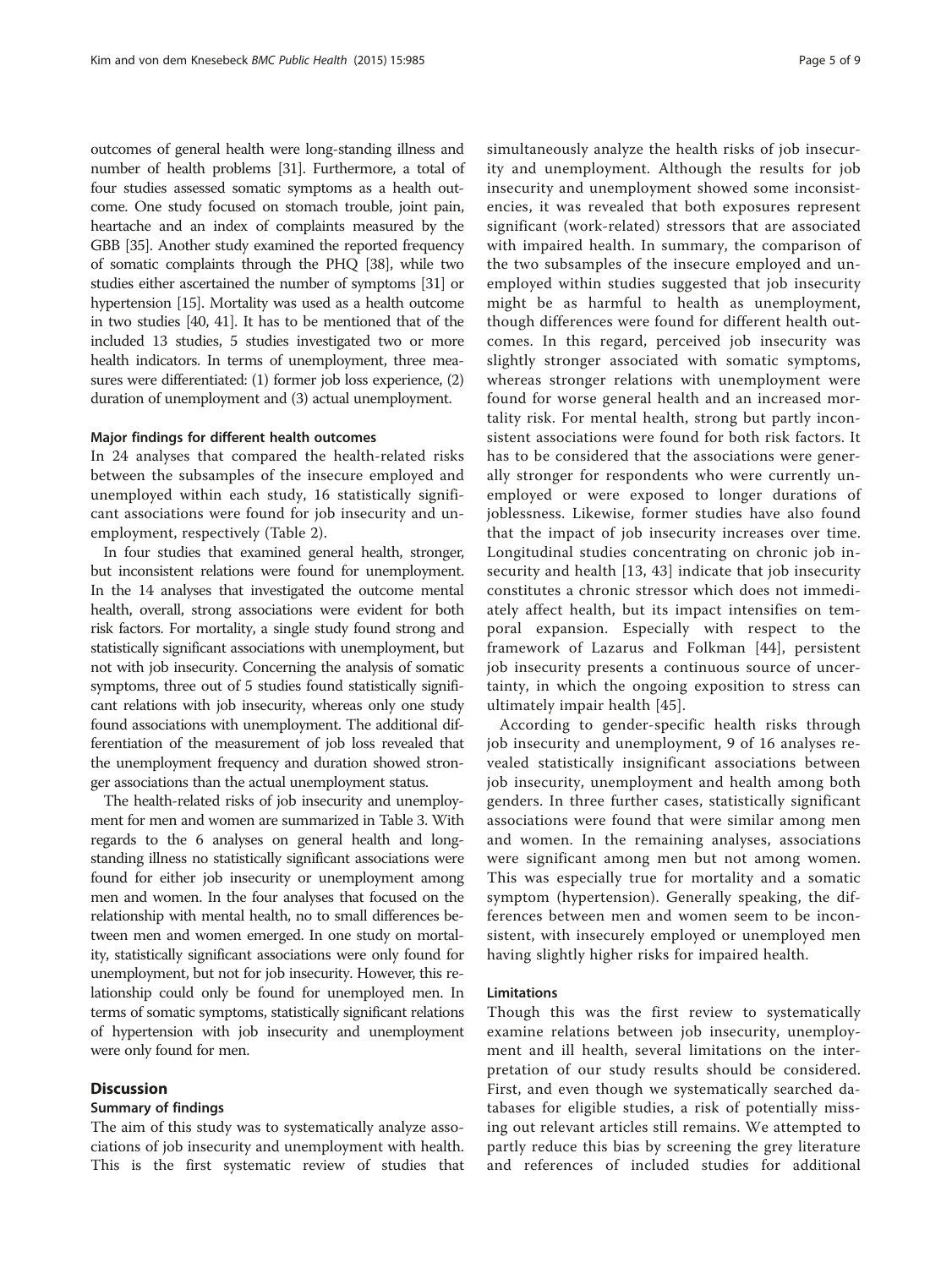<span id="page-5-0"></span>Table 2 Associations between job insecurity, unemployment and health

|     | No. Health dimension Health indicator |                                                       | Publication                     | Unemployment<br>measurement                            | Statistics                            |                     | Job insecurity Unemployment    |
|-----|---------------------------------------|-------------------------------------------------------|---------------------------------|--------------------------------------------------------|---------------------------------------|---------------------|--------------------------------|
| 1.  | General health                        | Self-rated health<br>(5-point scale)                  | Berth 2003 [35]                 | Job loss experience                                    | $F$ -value (p)                        | $1.40$ (n.s.)       | $6.92$ (<.05)                  |
| 2.  |                                       | Satisfaction with one's<br>own health (5-point scale) | Berth 2005 [39]                 | Job loss experience                                    | Mean (p)                              | $6.24$ ( $< 01$ )   | $6.69$ ( $< 0.05$ )            |
| 3.  |                                       | Self-rated health<br>(5-point scale)                  | Burgard 2009<br>(Cohort 1) [36] | Job loss experience                                    | Unstandardized<br>OLS coefficient (p) | $-0.032$ (n.s.)     | $0.032$ (n.s.)                 |
| 4.  |                                       | Self-rated health<br>(5-point scale)                  | Burgard 2009<br>(Cohort 2) [36] | Job loss experience                                    | Unstandardized<br>OLS coefficient (p) | $-0.039$ (n.s.)     | $-0.005$ (n.s.)                |
| 5.  | Mental health                         | Mental Health (GHQ)                                   | Flint 2013 [32]                 | Current employment status                              | Unstandardized<br>OLS coefficient (p) | 1.11 (< .05)        | 2.21 (< .05)                   |
| 6.  |                                       | Job-related affective<br>well-being                   | Makikangas<br>2011 [34]         | Job loss experience                                    | Odds Ratio (p)                        | $6.32$ ( $< .05$ )  | 4.86 $(< .05)$                 |
| 7.  |                                       | Anxiety (HADS)                                        | Berth 2003 [35]                 | Job loss experience                                    | $F$ -value (p)                        | $10.21~(\leq .001)$ | $6.74$ ( $< 01$ )              |
| 8.  |                                       | Anxiety (PHQ-7)                                       | Mewes 2013 [37]                 | Current employment status                              | Mean (p)                              | $2.6$ ( $< .001$ )  | $2.6$ ( $< .001$ )             |
| 9.  |                                       | Anxiety (PHQ-4)                                       | Zenger 2013 [38]                | Current employment<br>status, job loss experience,     | $F$ -value (p)                        | $15.45$ (<.001)     | Frequency: 24.29<br>(<.001)    |
|     |                                       |                                                       |                                 | unemployment duration                                  |                                       |                     | Duration:<br>23.90 (<.001)     |
|     |                                       |                                                       |                                 |                                                        |                                       |                     | <b>Status: 4.90</b><br>(<.001) |
| 10. |                                       | Depression (HADS)                                     | Berth 2003 [35]                 | Job loss experience                                    | $F$ -value (p)                        | $17.91$ (<.001)     | $10.68$ (<.001)                |
| 11. |                                       | Depressive symptoms<br>$(CES-D)$                      | Burgard 2009<br>(Cohort 1) [36] | Job loss experience                                    | Unstandardized OLS<br>coefficient (p) | $-0-094$ (n.s.)     | $0.042$ (n.s.)                 |
| 12. |                                       | Depressive symptoms<br>$(CES-D)$                      | Burgard 2009<br>(Cohort 2) [36] | Job loss experience                                    | Unstandardized OLS<br>coefficient (p) | $0.053$ (n.s.)      | $0.020$ (n.s.)                 |
| 13. |                                       | Depressive symptoms<br>$(CES-D)$                      | Mandal 2011 [30]                | Job loss experience                                    | Unstandardized OLS<br>coefficient (p) | $-0-036$ (n.s.)     | $0.329$ ( $0.05$ )             |
| 14. |                                       | Depressive disorder<br>(PHQ-9)                        |                                 | Mewes 2013 [37] Current employment status Mean (p)     |                                       | $2.9$ ( $< .001$ )  | $3.6$ ( $< .001$ )             |
| 15. |                                       | Depression (PHQ-4)                                    |                                 | Zenger 2013 [38] Current employment status F-value (p) |                                       | $14.24$ (<.001)     | Frequency:<br>$35.11$ (<.001)  |
|     |                                       |                                                       |                                 |                                                        |                                       |                     | Duration: 41.74<br>(< .001)    |
|     |                                       |                                                       |                                 | Job loss experience                                    |                                       |                     | <b>Status: 7.04</b>            |
|     |                                       |                                                       |                                 | Unemployment duration                                  |                                       |                     | (<.001)                        |
| 16. |                                       | Somatoform disorder<br>(PHQ-15)                       | Mewes 2013 [37]                 | Current employment status Mean (p)                     |                                       | $3.7$ ( $< .001$ )  | $3.9$ (<.001)                  |
| 17. |                                       | Psychological distress<br>$(SCL-9)$                   | Berth 2003 [35]                 | Job loss experience                                    | $F$ -value (p)                        | $3.49$ (<.05)       | $3.29$ ( $< 01$ )              |
| 18. |                                       | Fatigue (GBB)                                         | Berth 2003 [35]                 | Job loss experience                                    | $F$ -value (p)                        | $5.70$ ( $< 01$ )   | $2.64$ (n.s.)                  |
| 19. | Mortality                             | Mortality                                             | Amick 2002 [40]                 | Current employment status                              | Odds Ratio (p)                        | $0.95$ (n.s.)       | $2.26 \le 0.05$                |
|     | 20. Somatic<br>symptoms               | Stomach trouble<br>(GBB)                              | Berth 2003 [35]                 | Job loss experience                                    | $F$ -value (p)                        | $2.98$ (<.05)       | $2.03$ (n.s.)                  |
| 21. |                                       | Joint pain (GBB)                                      | Berth 2003 [35]                 | Job loss experience                                    | $F$ -value (p)                        | $2.81$ (<.05)       | $2.13$ (n.s.)                  |
| 22. |                                       | Heartache (GBB)                                       | Berth 2003 [35]                 | Job loss experience                                    | $F$ -value (p)                        | 2.21 (n.s.)         | $1.84$ (n.s.)                  |
| 23. |                                       | Index of complaints<br>(GBB)                          | Berth 2003 [35]                 | Job loss experience                                    | $F$ -value (p)                        | 5.14~(< .01)        | $3.46$ (<.05)                  |
| 24. |                                       | Complaints (PHQ-4)                                    | Zenger 2013 [38]                |                                                        | $F$ -value (p)                        | $5.93$ (<.01)       |                                |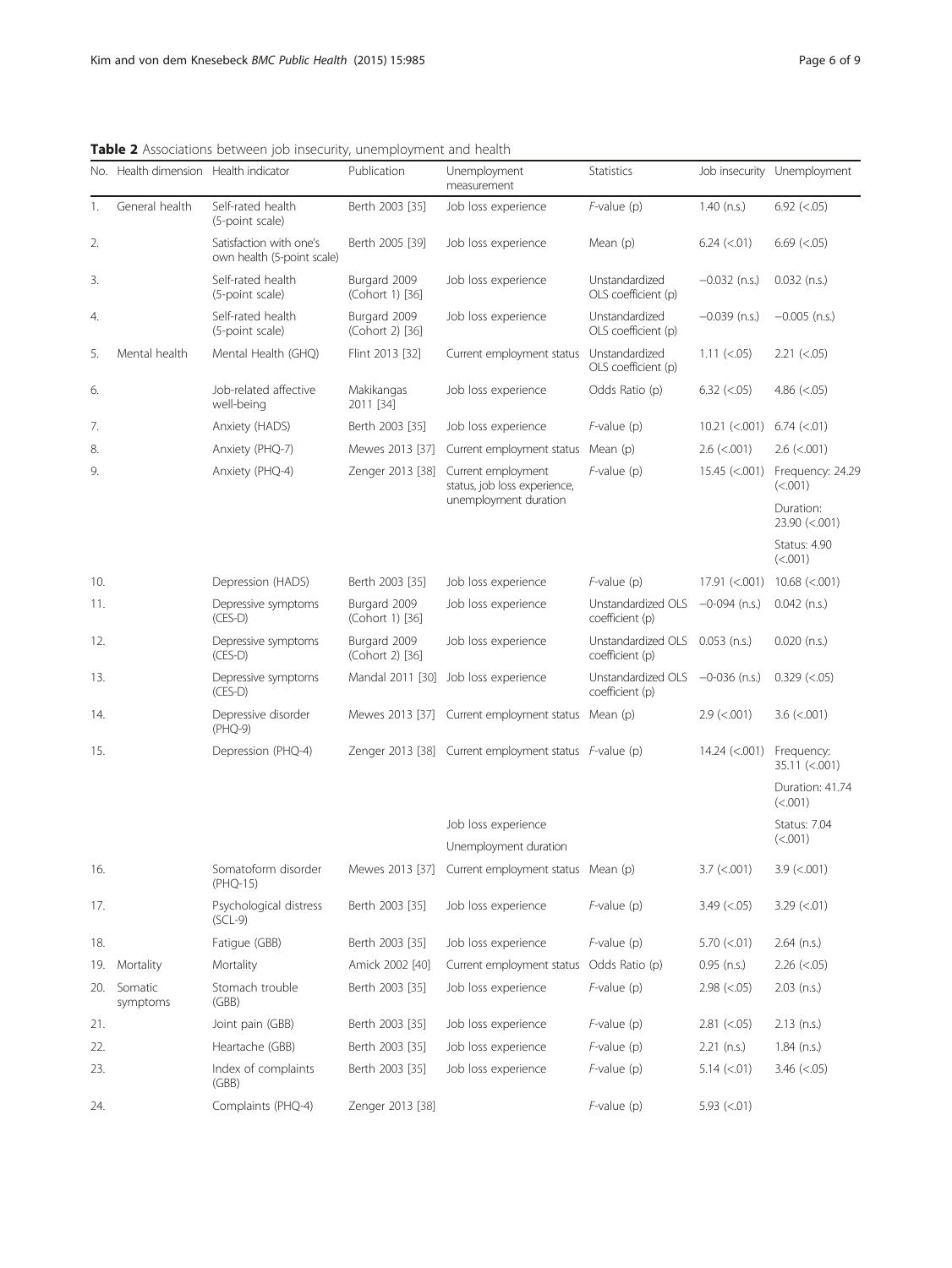<span id="page-6-0"></span>

| Current employment<br>status, job loss experience, | Frequency: 6.02<br>(<.01)       |
|----------------------------------------------------|---------------------------------|
| unemployment duration                              | Duration: 10.99<br>(<.001)      |
|                                                    | <b>Status: 4.18</b><br>(< .001) |

Abbreviations: CES-D Center for Epidemiological Studies Depression Scale; GBB Gießener Beschwerdebogen; GHQ General health Questionnaire; HADS Hospital Anxiety and Depression Scale; n.s. not significant; OLS Ordinary least squares; p p-value, PHQ Patient Health Questionnaire; SCL-9 Symptom Checklist-9

(possibly) relevant articles. However, only one additional record was found as only a few studies included both job insecurity and unemployment in their analyses. Second, an extensive summary of a variety of studies certainly yields a risk of bias, since observational studies tend to substantially differ along their study-designs and methodological characteristics. Rather than assessing the unique quality of studies, we decided to focus on the comparison between job insecurity and unemployment within each study to minimize bias and control for these sample-specific characteristics. And although the calculation of an overall effect size may have led to a more precise illustration, a meta-analysis was not considered since the rather small number of included studies varied substantially in their study designs, statistical procedures and use of outcomes. Third, the generalizability of results on the relationship between job insecurity, unemployment and health is limited by the fact that only studies were included that considered both job-related indicators within their analyses. Fourth, health selection effects in the analysis of unemployment remain a major source of bias, since it includes the possibility that persons became unemployed due to their experience of poor health, rather than becoming ill through joblessness. Particularly in cross-sectional studies this

scenario is likely to occur. As a consequence, especially the comparison of the health outcome somatic symptoms must be interpreted with caution, since all studies were cross-sectional in design. It has to be mentioned, though, that these risks do not only concern cross-sectional studies as the ascertainments of perceived job insecurity and unemployment in longitudinal studies do not fully cover potential changes during the observation period. As such, no distinction can be made if persons who were unemployed at the baseline survey have found a new job in the meantime or transitioned between unemployment and reemployment over the timeframe. This potential bias is also applicable to the measurement of perceived job insecurity. Fifth, publication bias figures to remain a major issue in systematic reviews that may lead to an overestimation of the associations between job insecurity, unemployment and health; thus further limiting our results. Finally, the fairly small number of studies for some health outcomes threatens the robustness of our findings.

# Conclusions

Despite these limitations, we found that perceived job insecurity and unemployment reflect independent stressors that may constitute major threats for public

Table 3 Gender stratified associations between job insecurity, unemployment and health

| No.                   | Health dimension           | Health outcome                                    | Publication          | Statistics                            | Job insecurity      |                     | Unemployment        |                     |
|-----------------------|----------------------------|---------------------------------------------------|----------------------|---------------------------------------|---------------------|---------------------|---------------------|---------------------|
|                       |                            |                                                   |                      |                                       | Men                 | Women               | Men                 | Women               |
|                       | General health/<br>illness | Long-standing illness                             | Ferrie 1997 [31]     | Odds Ratio (p)                        | $1.06$ (n.s.)       | $3.39$ (n.s.)       | $1.62$ (n.s.)       | $3.76$ (n.s.)       |
| $\overline{2}$ .      |                            | Number of health problems<br>(over the last year) | Ferrie 1997 [31]     | Mean (p)                              | $1.34$ (n.s.)       | $2.39$ (n.s.)       | $1.57$ (n.s.)       | $2.03$ (n.s.)       |
| 3.                    |                            | Self-rated health<br>(5-point scale)              | Ferrie 1997 [31]     | Odds Ratio (p)                        | $1.52$ (n.s.)       | $1.40$ (n.s.)       | $1.54$ (n.s.)       | $2.08$ (n.s.)       |
| $\mathcal{A}_{\cdot}$ | Mental health              | Mental Health (GHQ)                               | Ferrie 1997 [31]     | Mean (p)                              | 2.63<br>(<.001)     | $2.82$ ( $< 0.05$ ) | $2.29$ ( $< 01$ )   | $2.57$ (n.s.)       |
| 5.                    |                            | Mental Health (SF-36)                             | Green 2011 [33]      | Unstandardized OLS<br>coefficient (p) | $-5.113$<br>(<.001) | $-3.137$<br>(<.001) | $-8.037$<br>(<.001) | $-8.422$<br>(<.001) |
| 6.                    | Mortality                  | Mortality                                         | Perlman 2009 [41]    | Hazards ratio (p)                     | $0.99$ (n.s.)       | $1.15$ (n.s.)       | $1.39$ ( $< 0.05$ ) | $0.67$ (n.s.)       |
| 7.                    | Somatic symptoms           | Number of symptoms<br>(in the past fortnight)     | Ferrie 1997 [31]     | Mean (p)                              | $3.63$ (n.s.)       | $4.47$ (n.s.)       | $3.94$ (n.s.)       | $3.60$ (n.s.)       |
| 8.                    |                            | Hypertension                                      | Levenstein 2001 [15] | Odds Ratio (p)                        | $1.6$ ( $< .05$ )   | $1.0$ (n.s.)        | $2.7$ ( $< .05$ )   | $0.8$ (n.s.)        |

Abbreviations: GHQ General health Questionnaire; n.s. not significant; OLS Ordinary least squares; p p-value; SF-36 Short Form (36) health survey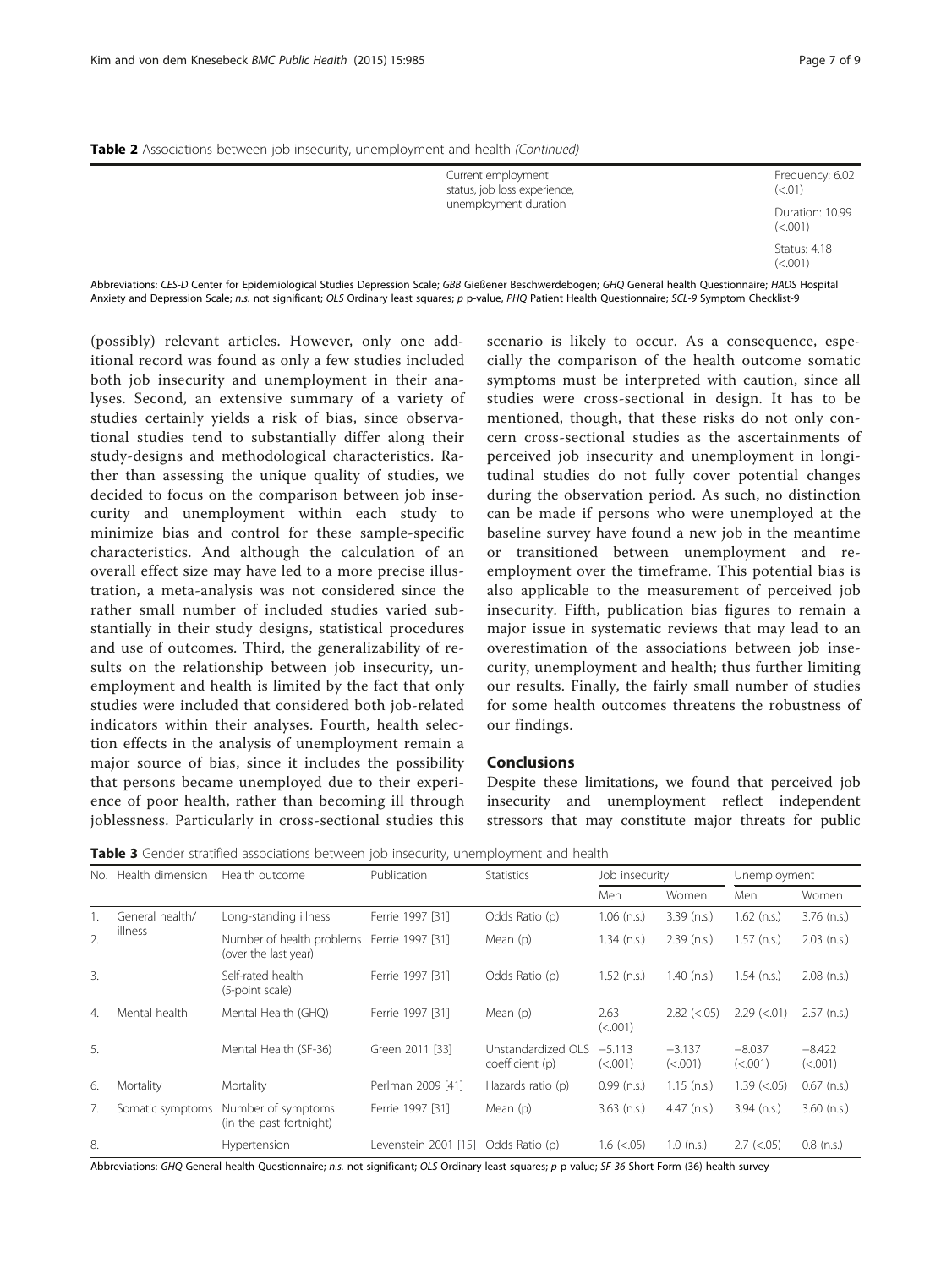<span id="page-7-0"></span>health. These associations varied along the use of different health outcomes. Both job insecurity and unemployment were strongly related to mental health. And while job insecurity was stronger associated with somatic symptoms, unemployment showed increased risks for worse general health and mortality. Our results imply that the anticipation of a (potential) job loss is similarly associated with worse health than the actual experience of unemployment. Given that an increasing number of employees are likely to experience their jobs as insecure in the future [[46](#page-8-0)], different public health interventions are necessary to encounter the cumulative health consequences of job loss and insecure employment appropriately. For this, initial insecure employment or unemployment do not only affect subsequent health, as less healthy workers are also likely to end up in less secure jobs and thus promoting the risk for subsequent unemployment. Though labor market policies focusing on increasing flexible employment relations may result in short-term economic benefits, results suggest that insecure employment and job loss may entail increasing long-term consequences for individual and public health, economic productivity and the costs of the health care system. Thus, policies should not only focus on the health risks posed by unemployment, but should also aim at the reduction of job insecurity of the employed.

# Additional files

#### [Additional file 1:](http://www.biomedcentral.com/content/supplementary/s12889-015-2313-1-s1.doc) PRISMA 2009 Checklist. (DOC 63 kb)

[Additional file 2:](http://www.biomedcentral.com/content/supplementary/s12889-015-2313-1-s2.docx) Reasons for exclusion after fulltext screening. (DOCX 29 kb)

#### Competing interests

The authors declare that they have no conflict of interest.

#### Authors' contributions

TJK and OK developed the research question and carried out the literature search. The inclusion and exclusion of records was discussed by the two reviewers until a consensus was found. TJK extracted the relevant data, wrote the first draft of the manuscript and OK critically revised it. Both authors finalized the manuscript.

#### Authors' information

Not applicable.

#### Acknowledgements

We thank the reviewers for their helpful comments on a previous draft of the manuscript.

## Received: 12 May 2015 Accepted: 22 September 2015 Published online: 29 September 2015

#### References

- Giatti L, Barreto SM, César CC. Unemployment and self-rated health: Neighborhood influence. Soc Sci Med. 2010;71:815–23.
- 2. Paul KI, Moser K. Unemployment impairs mental health: Meta-analyses. J Vocat Behav. 2009;74(3):264–82.
- 3. Grzywacz JG, Dooley D. "Good jobs" to "bad jobs": replicated evidence of an employment continuum from two large surveys. Soc Sci Med. 2003;56(8):1749–60.
- 4. Lundin A, Falkstedt D, Lundberg I, Hemmingsson T. Unemployment and coronary heart disease among middle-aged men in Sweden: 39 243 men followed for 8 years. Occup Environ Med. 2014;71(3):183–8.
- 5. Martikainen P, Mäki N, Jäntti M. The Effects of Unemployment on Mortality following Workplace Downsizing and Workplace Closure: A Register-based Follow-up Study of Finnish Men and Women during Economic Boom and Recession. Am J Epidemiol. 2007;165(9):1070–5.
- 6. Carlier BE, Schuring M, Lötters FJB, Bakker B, Borgers N, Burdorf A. The influence of re-employment on quality of life and self-rated health, a longitudinal study among unemployed persons in the Netherlands. BMC Public Health. 2013;13:503.
- 7. Broom DH, D'Souza RM, Strazdins L, Butterworth P, Parslow R, Rodgers B. The lesser evil: Bad jobs or unemployment? A survey of mid-aged Australians. Soc Sci Med. 2006;63(3):575–86.
- 8. Butterworth P, Leach LS, McManus S, Stansfeld SA. Common mental disorders, unemployment and psychosocial job quality: is a poor job better than no job at all? Psychol Med. 2013;43(8):1763–72.
- 9. Leach LS, Butterworth P, Strazdins L, Rodgers B, Broom DH, Olesen SC. The limitations of employment as a tool for social inclusion. BMC Public Health. 2010;10:621.
- 10. Woo J, Postolache TT. The impact of work environment on mood disorders and suicide: Evidence and implications. Int J Disabil Hum Dev. 2008;7(2):185–200.
- 11. Bültmann U, Kant IJ, Van den Brandt PA, Kasl SV. Psychosocial work characteristics as risk factors for the onset of fatigue and psychological distress: prospective results from the Maastricht Cohort Study. Psychol Med. 2002;32:333–45.
- 12. Cole DC, Ibrahim S, Shannon HS. Predictors of work-related repetitive strain injuries in a population cohort. Am J Public Health. 2005;95(7):1233–7.
- 13. Ferrie J, Shipley M, Stansfeld S, Marmot M. Effects of chronic job insecurity and change in job security on self reported health, minor psychiatric morbidity, physiological measures, and health related behaviours in British civil servants: the Whitehall II study. J Epidemiol Community Health. 2002;56(6):450–4.
- 14. Ferrie JE, Shipley MJ, Newman K, Stansfeld SA, Marmot M. Self-reported job insecurity and health in the Whitehall II study: potential explanations of the relationship. Soc Sci Med. 2005;60(7):1593–602.
- 15. Levenstein S, Smith MW, Kaplan GA. Psychosocial predictors of hypertension in men and women. Arch Intern Med. 2001;161(10):1341–6.
- 16. Virtanen M, Nyberg ST, Batty GD, Jokela M, Heikkilä K, Fransson EI, et al. Perceived job insecurity as a risk factor for incident coronary heart disease: systematic review and meta-analysis. BMJ. 2013;347:f4746.
- 17. Greenhalg L, Rosenblatt Z. Job insecurity: Toward Conceptual Clarity. Acad Manage Rev. 1984;9(3):438–48.
- 18. Sverke M, Hellgren J, Näswall K. No security: a meta-analysis and review of job insecurity and its consequences. J Occup Health Psychol. 2002;7(3):242–64.
- 19. Akhavan S, Bildt CO, Franzén EC, Wamala S. Health in relation to unemployment and sick leave among immigrants in Sweden from a gender perspective. J Immigr Health. 2004;6(3):103–18.
- 20. Artazcoz L, Benach J, Borrell C, Cortès I. Unemployment and mental health: understanding the interactions among gender, family roles, and social class. Am J Public Health. 2004;94(1):82–8.
- 21. Artazcoz L, Borrell C, Cortès I, Escribà-Agüir V, Cascant L. Occupational epidemiology and work related inequalities in health: a gender perspective for two complementary approaches to work and health research. J Epidemiol Community Health. 2007;61:39–45.
- 22. Campos-Serna J, Ronda-Pérez E, Moen BE, Artazcoz L, Benavides FG. Welfare state regimes and gender inequalities in the exposure to work-related psychosocial hazards. Int J Occup Environ Health. 2013;19(3):179–95.
- 23. Hooftman WE, van der Beek AJ, Bongers PM, van Mechelen W. Is there a gender difference in the effect of work-related physical and psychosocial risk factors on musculoskeletal symptoms and related sickness absence? Scand J Work Environ Health. 2009;35(2):85–95.
- 24. Hooftman WE, van Poppel MNM, van der Beek AJ, Bongers PM, van Mechelen W. Gender differences in the relations between work-related physical and psychosocial risk factors and musculoskeletal complaints. Scand J Work Environ Health. 2004;30(4):261–78.
- 25. Reine I, Novo M, Hammarström A. Unemployment and ill health-a gender analysis: results from a 14-year follow-up of the Northern Swedish Cohort. Public Health. 2013;127(3):214–22.